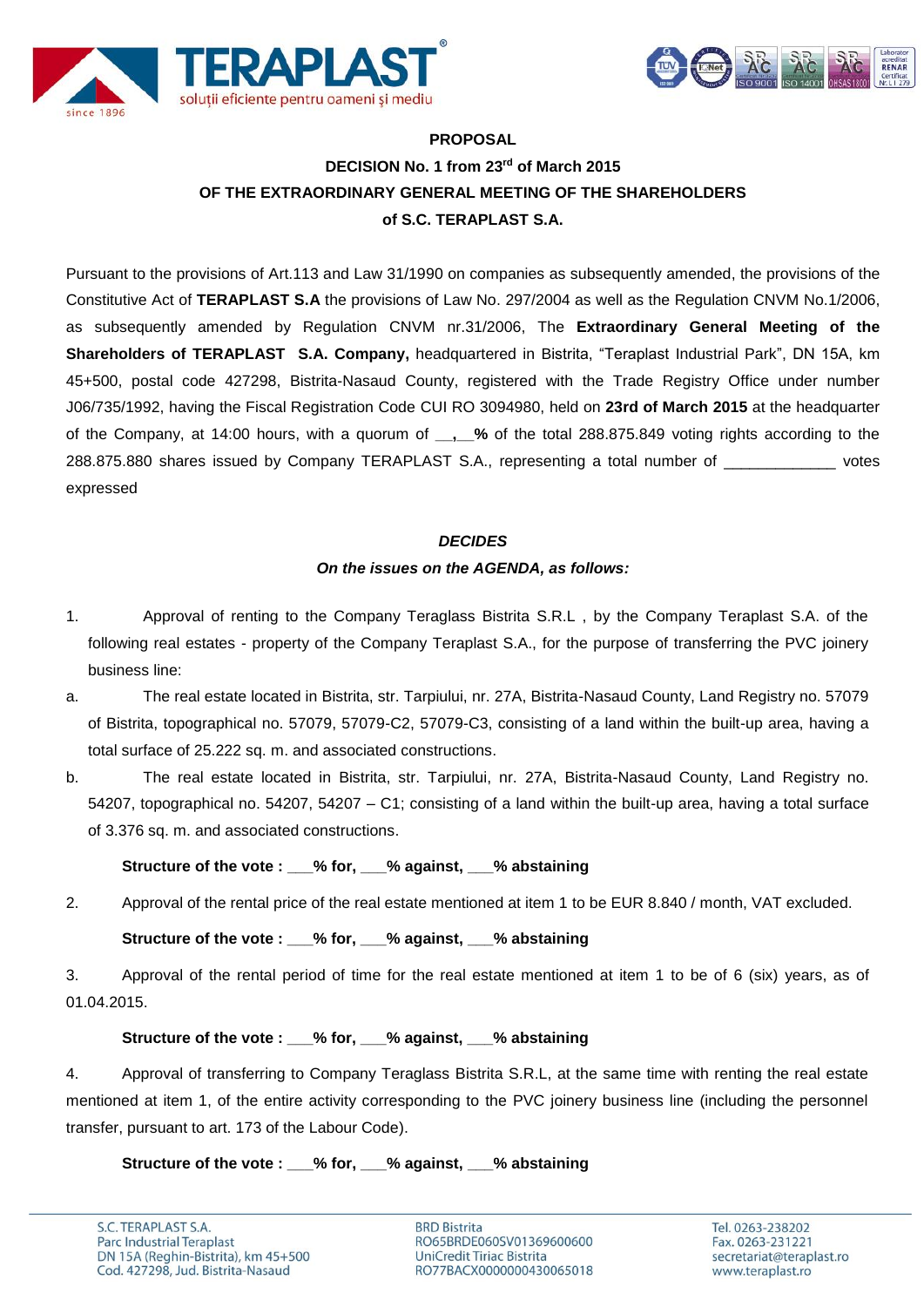



5. In order to transfer the PVC joinery business line to Teraglass Bistrita S.R.L., approval of selling the equipment/assets corresponding to such business line, identified in the Appendix to this Decision.

#### **Structure of the vote : \_\_\_% for, \_\_\_% against, \_\_\_% abstaining**

6. Approval of the sales price of the equipment mentioned at item 5 to be of RON 3.800.000, plus the value of the equipment to be commissioned up to the date of the business line transfer (respectively 1<sup>st</sup> April 2015), amounting to maximum EUR 200.000. Approval that the payment of the equipment's price to be done in 60 equal instalments, as of 01.04.2016.

## **Structure of the vote : \_\_\_% for, \_\_\_% against, \_\_\_% abstaining**

7. Approval that the transfer of the ownership of property over the assets mentioned in item 5 to be performed exclusively on the date the price is fully paid by the Buyer, Teraglass Bistrita S.R.L. The risk related to the sold assets to be transferred from the Seller to the Buyer on the date the sales agreement is signed.

## **Structure of the vote : \_\_\_% for, \_\_\_% against, \_\_\_% abstaining**

**8.** Approval that the activity of the PVC joinery business line at the Company Teraglass Bistrita S.R.L. premises, to begin on 1st of April 2015 (as of the second quarter of 2015).

#### **Structure of the vote : \_\_\_% for, \_\_\_% against, \_\_\_% abstaining**

**9.** Approval of a loan granted to the Company Teraglass Bistrita SRL, amounting to maximum RON 2,850,000, based on a loan agreement with successive drawdowns, in order to sustain the activity of the Company Teraglass Bistrita Srl. The loan shall generate interest, according to the reference interest of BNR.

# **Structure of the vote : \_\_\_% for, \_\_\_% against, \_\_\_% abstaining**

**10.** Mandating the Board of Directors to negotiate and approve the transfer to the Company Teraglass Bistrita S.R.L. of the raw material stocks, the finished products, the advertising materials needed for continuing the activity of the PVC joinery business line.

## **Structure of the vote : \_\_\_% for, \_\_\_% against, \_\_\_% abstaining**

**11.** Mandating Mr. Alexandru Stanean – General Manager, and Mrs. Edit - Eniko Orban – Financial Manager to negotiate the contracting terms and conditions, and to sign for and on behalf of the Company the rental agreement for the real estate mentioned at item 1, the sales agreement of the equipment / assets mentioned at item 5, as well as any documents necessary to carry out this decision.

#### **Structure of the vote : \_\_\_% for, \_\_\_% against, \_\_\_% abstaining**

12. Approval of the full coverage of the losses reported in the previous years, amounting to RON 44.952.911, by using the reserves constituted for share capital adjustments and share premiums.

#### **Structure of the vote : \_\_\_% for, \_\_\_% against, \_\_\_% abstaining**

**13.** Appointing the date of **8 th of April 2015**, as the registration date when shareholders affected by the decisions adopted by the Extraordinary General Assembly of the Shareholders shall be identified.

**Structure of the vote : \_\_\_% for, \_\_\_% against, \_\_\_% abstaining**

S.C. TERAPLAST S.A. Parc Industrial Teraplast DN 15A (Reghin-Bistrita), km 45+500 Cod. 427298, Jud. Bistrita-Nasaud

**BRD Bistrita** RO65BRDE060SV01369600600 UniCredit Tiriac Bistrita RO77BACX0000000430065018

Tel. 0263-238202 Fax. 0263-231221 secretariat@teraplast.ro www.teraplast.ro